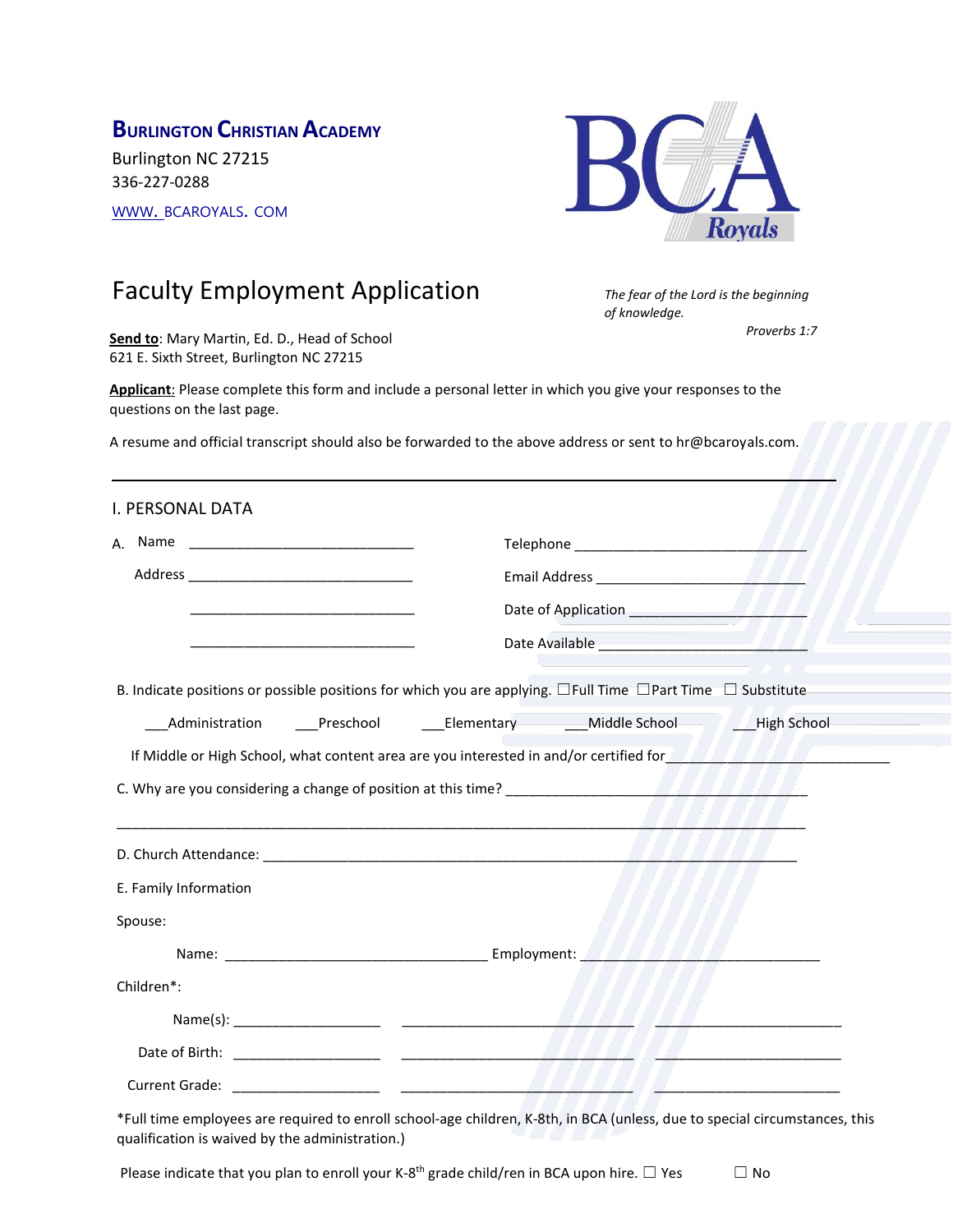#### II. EDUCATION DATA

A. Please upload a copy of your transcripts. Official transcripts must be submitted upon hire.

B. Other Preparation/Special Certifications

#### III. TEACHING EXPERIENCE DATA:

A. Please upload a current resume.

IV. OTHER EXPERIENCE DATA:

Please list other experiences which you feel strengthen your application. Begin with the most recent experience and proceed in reverse chronological order.

\_\_\_\_\_\_\_\_\_\_\_\_\_\_\_\_\_\_\_\_\_\_\_\_\_\_\_\_\_\_\_\_\_\_\_\_\_\_\_\_\_\_\_\_\_\_\_\_\_\_\_\_\_\_\_\_\_\_\_\_\_\_\_\_\_\_\_\_\_\_\_\_\_\_\_\_\_\_\_\_\_\_\_\_\_\_\_\_\_\_\_\_\_

\_\_\_\_\_\_\_\_\_\_\_\_\_\_\_\_\_\_\_\_\_\_\_\_\_\_\_\_\_\_\_\_\_\_\_\_\_\_\_\_\_\_\_\_\_\_\_\_\_\_\_\_\_\_\_\_\_\_\_\_\_\_\_\_\_\_\_\_\_\_\_\_\_\_\_\_\_\_\_\_\_\_\_\_\_\_\_\_\_\_\_\_\_

\_\_\_\_\_\_\_\_\_\_\_\_\_\_\_\_\_\_\_\_\_\_\_\_\_\_\_\_\_\_\_\_\_\_\_\_\_\_\_\_\_\_\_\_\_\_\_\_\_\_\_\_\_\_\_\_\_\_\_\_\_\_\_\_\_\_\_\_\_\_\_\_\_\_\_\_\_\_\_\_\_\_\_\_\_\_\_\_\_\_\_\_\_

\_\_\_\_\_\_\_\_\_\_\_\_\_\_\_\_\_\_\_\_\_\_\_\_\_\_\_\_\_\_\_\_\_\_\_\_\_\_\_\_\_\_\_\_\_\_\_\_\_\_\_\_\_\_\_\_\_\_\_\_\_\_\_\_\_\_\_\_\_\_\_\_\_\_\_\_\_\_\_\_\_\_\_\_\_\_\_\_\_\_\_\_\_

\_\_\_\_\_\_\_\_\_\_\_\_\_\_\_\_\_\_\_\_\_\_\_\_\_\_\_\_\_\_\_\_\_\_\_\_\_\_\_\_\_\_\_\_\_\_\_\_\_\_\_\_\_\_\_\_\_\_\_\_\_\_\_\_\_\_\_\_\_\_\_\_\_\_\_\_\_\_\_\_\_\_\_\_\_\_\_\_\_\_\_\_\_

\_\_\_\_\_\_\_\_\_\_\_\_\_\_\_\_\_\_\_\_\_\_\_\_\_\_\_\_\_\_\_\_\_\_\_\_\_\_\_\_\_\_\_\_\_\_\_\_\_\_\_\_\_\_\_\_\_\_\_\_\_\_\_\_\_\_\_\_\_\_\_\_\_\_\_\_\_\_\_\_\_\_\_\_\_\_\_\_\_\_\_\_\_

\_\_\_\_\_\_\_\_\_\_\_\_\_\_\_\_\_\_\_\_\_\_\_\_\_\_\_\_\_\_\_\_\_\_\_\_\_\_\_\_\_\_\_\_\_\_\_\_\_\_\_\_\_\_\_\_\_\_\_\_\_\_\_\_\_\_\_\_\_\_\_\_\_\_\_\_\_\_\_\_\_\_\_\_\_\_\_\_\_\_\_\_\_

\_\_\_\_\_\_\_\_\_\_\_\_\_\_\_\_\_\_\_\_\_\_\_\_\_\_\_\_\_\_\_\_\_\_\_\_\_\_\_\_\_\_\_\_\_\_\_\_\_\_\_\_\_\_\_\_\_\_\_\_\_\_\_\_\_\_\_\_\_\_\_\_\_\_\_\_\_\_\_\_\_\_\_\_\_\_\_\_\_\_\_\_\_

#### V. PERSONAL AND PROFESSIONAL REFERENCE DATA

Please give the names, addresses, telephone numbers, and occupation of at least three personal and two professional references, including your most recent educational supervisor and your pastor, elder, or small group leader. Return with your application the reference release forms.

PERSONAL

1.\_\_\_\_\_\_\_\_\_\_\_\_\_\_\_\_\_\_\_\_\_\_\_\_\_\_\_\_\_\_\_\_\_\_\_\_\_\_\_\_\_\_\_\_\_\_\_\_\_\_\_\_\_\_\_\_\_\_\_\_\_\_\_\_\_\_\_\_\_\_\_\_\_\_\_\_\_\_\_\_\_\_\_\_\_\_\_\_\_\_\_\_

PROFESSIONAL

1.\_\_\_\_\_\_\_\_\_\_\_\_\_\_\_\_\_\_\_\_\_\_\_\_\_\_\_\_\_\_\_\_\_\_\_\_\_\_\_\_\_\_\_\_\_\_\_\_\_\_\_\_\_\_\_\_\_\_\_\_\_\_\_\_\_\_\_\_\_\_\_\_\_\_\_\_\_\_\_\_\_\_\_\_\_\_\_\_\_\_\_\_

2.\_\_\_\_\_\_\_\_\_\_\_\_\_\_\_\_\_\_\_\_\_\_\_\_\_\_\_\_\_\_\_\_\_\_\_\_\_\_\_\_\_\_\_\_\_\_\_\_\_\_\_\_\_\_\_\_\_\_\_\_\_\_\_\_\_\_\_\_\_\_\_\_\_\_\_\_\_\_\_\_\_\_\_\_\_\_\_\_\_\_\_\_

PASTORAL (Pastor, Elder, Small Group Leader)

1.\_\_\_\_\_\_\_\_\_\_\_\_\_\_\_\_\_\_\_\_\_\_\_\_\_\_\_\_\_\_\_\_\_\_\_\_\_\_\_\_\_\_\_\_\_\_\_\_\_\_\_\_\_\_\_\_\_\_\_\_\_\_\_\_\_\_\_\_\_\_\_\_\_\_\_\_\_\_\_\_\_\_\_\_\_\_\_\_\_\_\_\_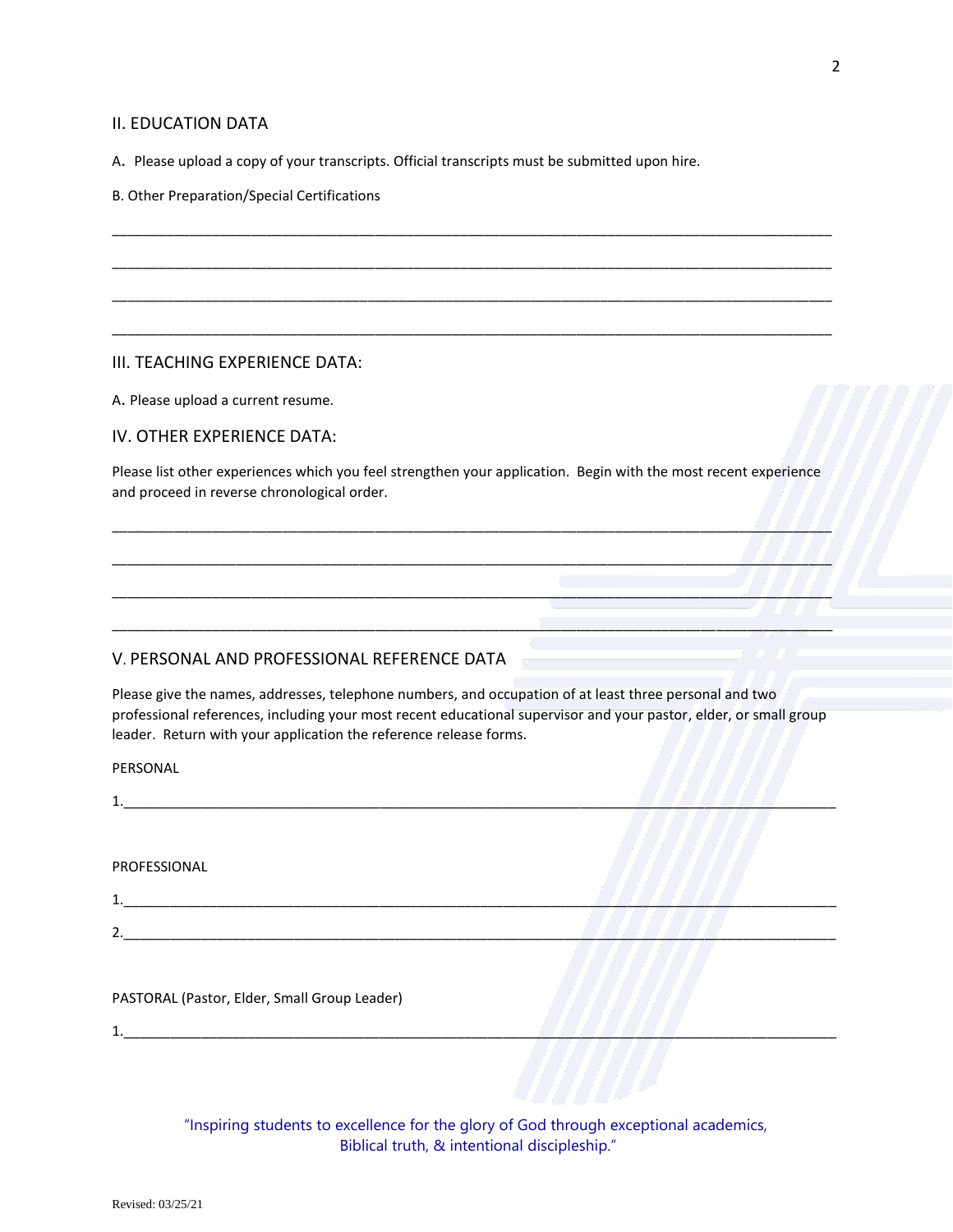### **VI. RECOGNITION DATA**

Please list honors or areas of achievement.

## VII. TEACHING CERTIFICATE DATA

Please list valid teaching certificates you currently hold (i.e. State, ACSI, etc.)

## VIII. LIST PROFESSIONAL ORGANIZATIONS TO WHICH YOU MAY BELONG

#### IX. PERSONAL INTEREST DATA

Please list any areas of school life (e.g. art, athletics, cheerleading, drama, journalism, etc.) where you feel you have a personal interest. Indicate also the amount of experience you have in these interest areas.

> "Inspiring students to excellence for the glory of God through exceptional academics, Biblical truth, & intentional discipleship."

 $\sqrt{2}$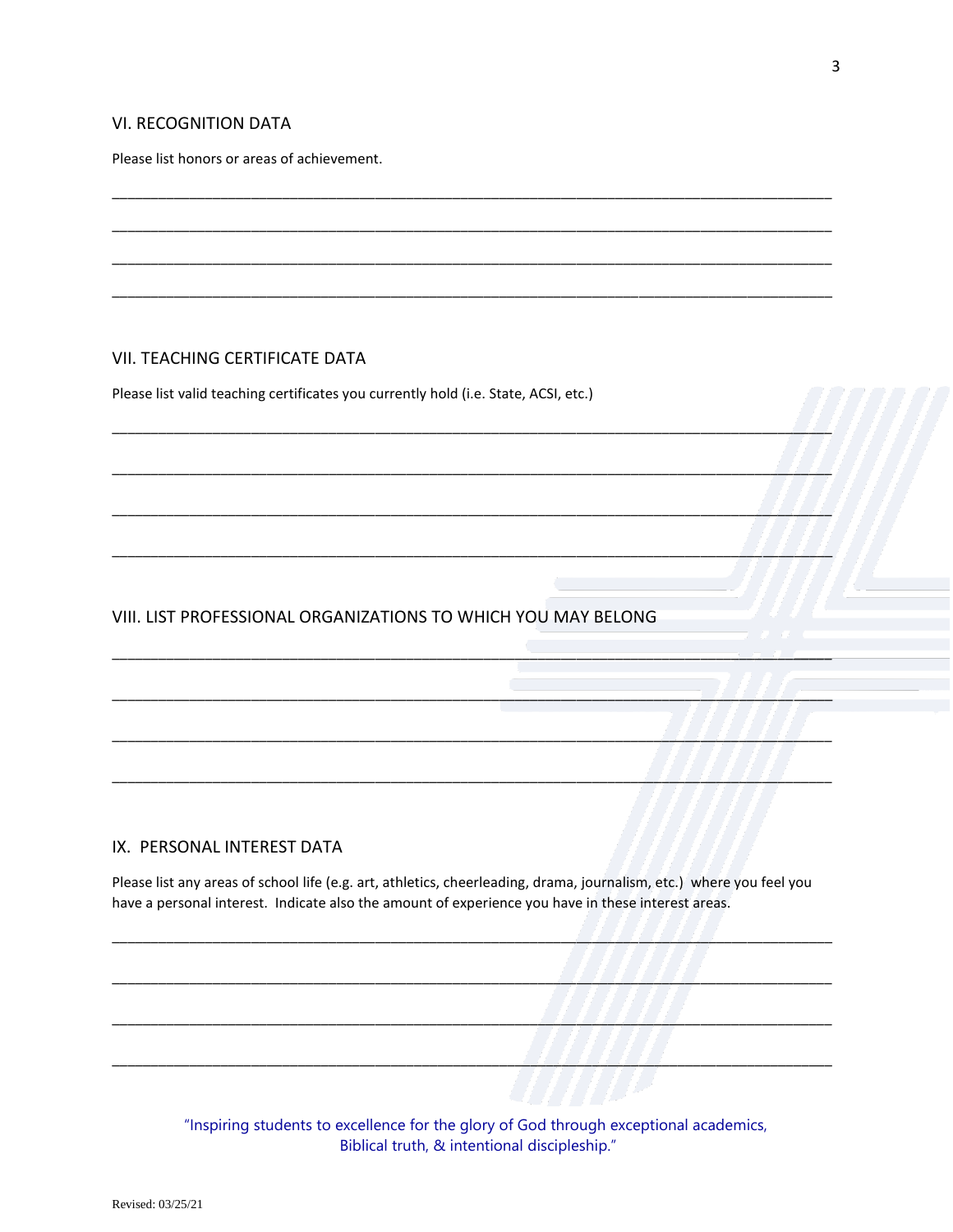#### X. QUESTIONS FOR PERSONAL RESPONSE (Please respond on a separate sheet.)

- 1. Give a concise but adequate statement of your personal faith in Jesus Christ.
- 2. In which church activities do you regularly participate? Do you hold any leadership roles in your church?
- 3. Describe your philosophy of Christian education.
- 4. In a few paragraphs, please explain how you go about making your teaching distinctively Biblical.
- 5. Why do you desire to be employed in a Christian school and especially at Burlington Christian Academy?
- 6. The Christian employee is most effective when he/she models the Christian life. Please share what this means to you in your personal habits, values, recreation, and all-encompassing lifestyle.
- 7. What, based on feedback from supervisors and colleagues, do you view as your areas of strength and one area for growth?
- 8. What types of assessment do you design to measure student learning?
- 9. What professional authors/books have influenced you as an educator?

## XI. STATEMENT OF FAITH

- **1. We believe** the Bible to be the inspired, the only infallible, authoritative, inerrant Word of God (*II Timothy 3:15; II Peter 1:21).*
- **2. We believe** there is one God, eternally existent in three persons---Father, Son and Holy Spirit. (*Genesis 1:1; Matthew 28:19; John 10:30).*
- **3. We believe** in the deity of Christ. (*John 10:33);* His virgin birth *(Isaiah 7:14; Matthew 1:23; Luke 1:35);* His sinless life *(Hebrews 4:15; 7:26);* His miracles *(John 2:11)***;** His vicarious and atoning death *(I Corinthians 15:3; Ephesians 1:7; Hebrews 2:9);* His resurrection *(John 11:25; I Corinthians 15:4);* His ascension to the right hand of the Father *(Mark 16:19);* His personal return in power and glory *(Acts 1:11; Revelation 19:11).*
- **4. We believe** in the absolute necessity of regeneration by the Holy Spirit for salvation because of the exceeding sinfulness of human nature: and that men are justified on the single ground of faith in the shed blood of Christ, and that only by God's grace and through faith we are saved *(John 3:16-19; 5:24; Romans 3:23; 5:8-9; Ephesians 2:8- 10; Titus 3:5).*
- *5.* **We believe** in the resurrection of both the saved and the lost; they that are saved unto the resurrection of life, and they that are lost to the resurrection of damnation *(John 5:28-29).*
- **6. We believe** in the spiritual unity of believers in our Lord Jesus Christ *(Romans 8:9; I Corinthians 12:12-13; Galatians 3:26-28).*
- **7. We believe** in the present ministry of the Holy Spirit, by whose indwelling the Christian is enabled to live a godly life *(Romans 8:13-14, I Corinthians 3:16; 6:19- 20; Ephesians 4:30; 5:18).*

Signature\_\_\_\_\_\_\_\_\_\_\_\_\_\_\_\_\_\_\_\_\_\_\_\_ Date\_\_\_\_\_\_\_\_\_\_\_\_\_\_\_\_\_\_\_

XII. SOCIAL MEDIA EXPECTATIONS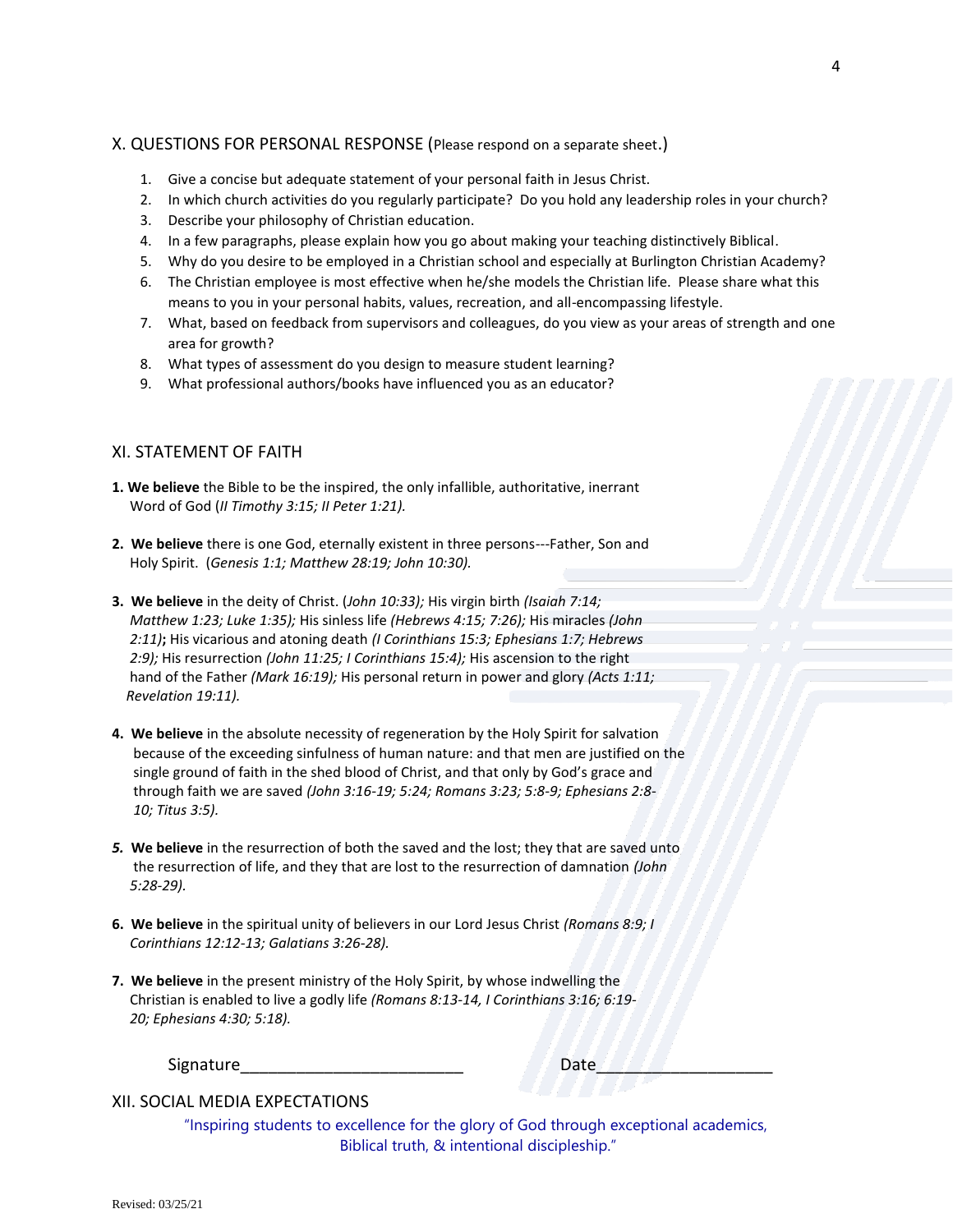Internet/Electronic networking brings with it many benefits as well as challenges and risks. As a school community, Burlington Christian Academy encourages the use of such media in order to be effective and efficient in our communication, serve as valuable sources of information, and enhance the educational environment. With the understanding that social networking and the use of internet/electronic media is not private information and has the capability of reaching many people in a short amount of time, guidelines and usage policies have been established to help guide and protect the staff and BCA community and to ensure the Christian testimony of both employees and the school.

All internet, social networking, and other electronic media activities are subject to all the school policies and procedures.

Electronic media may not be used for knowingly transmitting, retrieving, or storing any communications that are of discriminatory or harassing nature, or are derogatory to any individual or group, or are of a defamatory or threatening nature, or are for "chain letters", or are for any other purpose that is illegal or against school policy.

Employees should not engage in personal social networking during established school hours as this would interfere with the work environment and requirements.

Administrative approval is required for employees who use electronic resources of the school to send public messages. Any message that may act as the "voice" or position of the school must be approved by the administration of the school.

Any information or messages from an employee of the school should not disclose any confidential information about the school, the students, or the employees of the school. Employees should not present information that would threaten the security or privacy of individuals or compromise the testimony and integrity of the school.

Written messages are, or can become, public. What is posted online is public and privacy rights do not apply. Employees must use common sense in all communications, messages and written information. Employees should be Christian role models at all times, and what is said through the use of electronic media reflects on them as an individual and on the school. Employees should speak well of staff, school, and the school family. In no manner should employees compromise the testimony and integrity of the school.

Offensive and/or sexually explicit documents may not be accessed, displayed, printed, archived, stored, distributed, edited, or recorded using school resources.

Whether at home or school, all employees should serve as a Christian role model and uphold their personal testimony and the testimony of the school. All school policies, especially policies regarding relationships, communication, Christian principles, etc. apply in the use of internet/electronic media.

Use of the Internet/electronic media that does not uphold BCA's Statement of Faith and testimony of the school may be grounds for dismissal.

| Signature_ | Date |
|------------|------|
|------------|------|